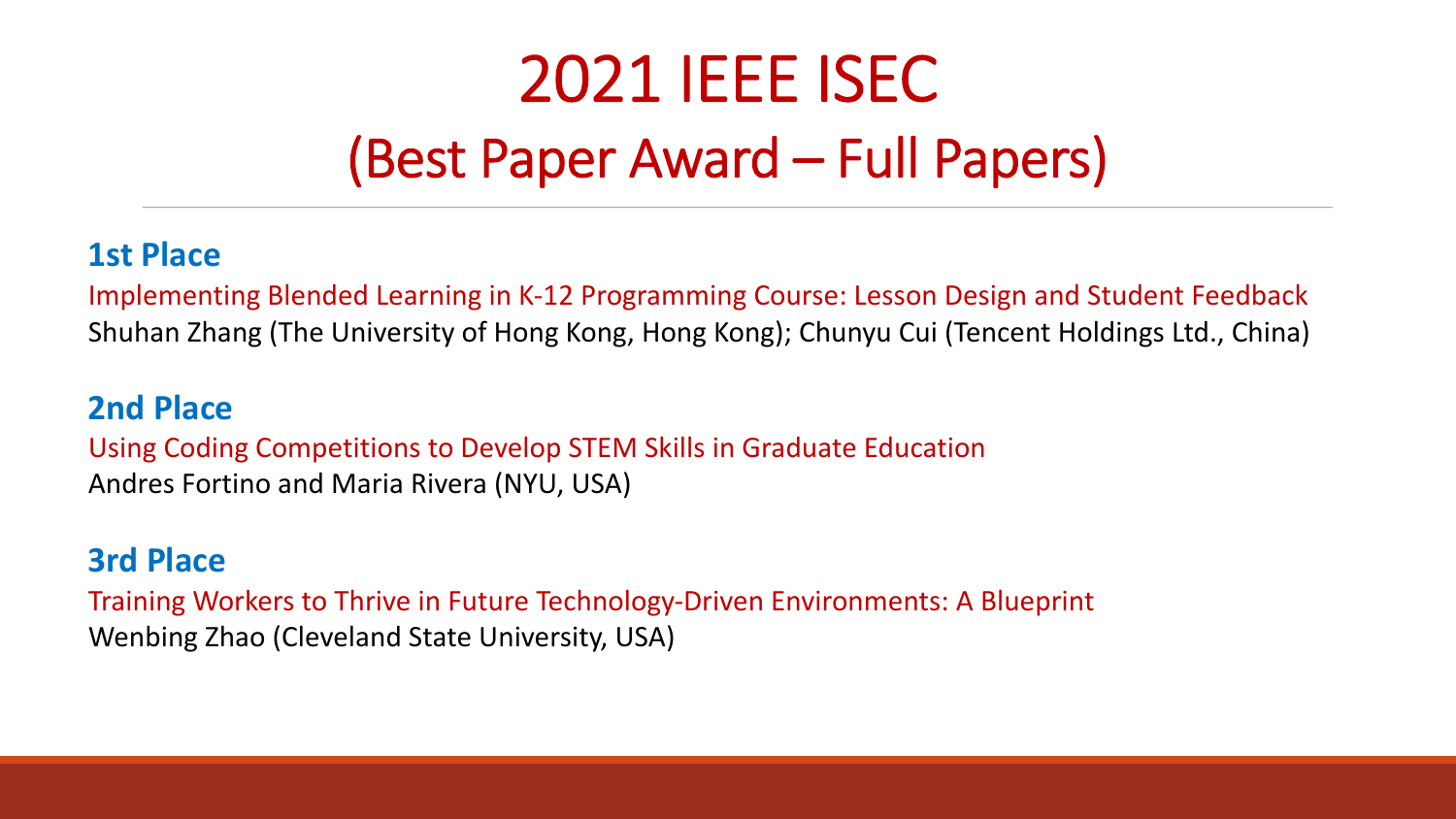# (Best Paper Award – Work in Progress Papers)

## **1st Place**

Instill Autonomous Driving Technology into Undergraduates via Project-Based Learning Weitian Wang and Laura Paulino (Montclair State University, USA)

### **2nd Place**

#### Fine-grained Analysis of Gender Bias in Student Evaluations

Eric M Dillon, Haroon Malik and David Dampier (Marshall University, USA); Fatma Outay (Zayed University, United Arab Emirates)

## **3rd Place**

StartlearnING- an example for cross-domain learning arrangements combining engineering and biology Markus Reiser, Martin Binder and Holger Weitzel (Weingarten University of Education, Germany)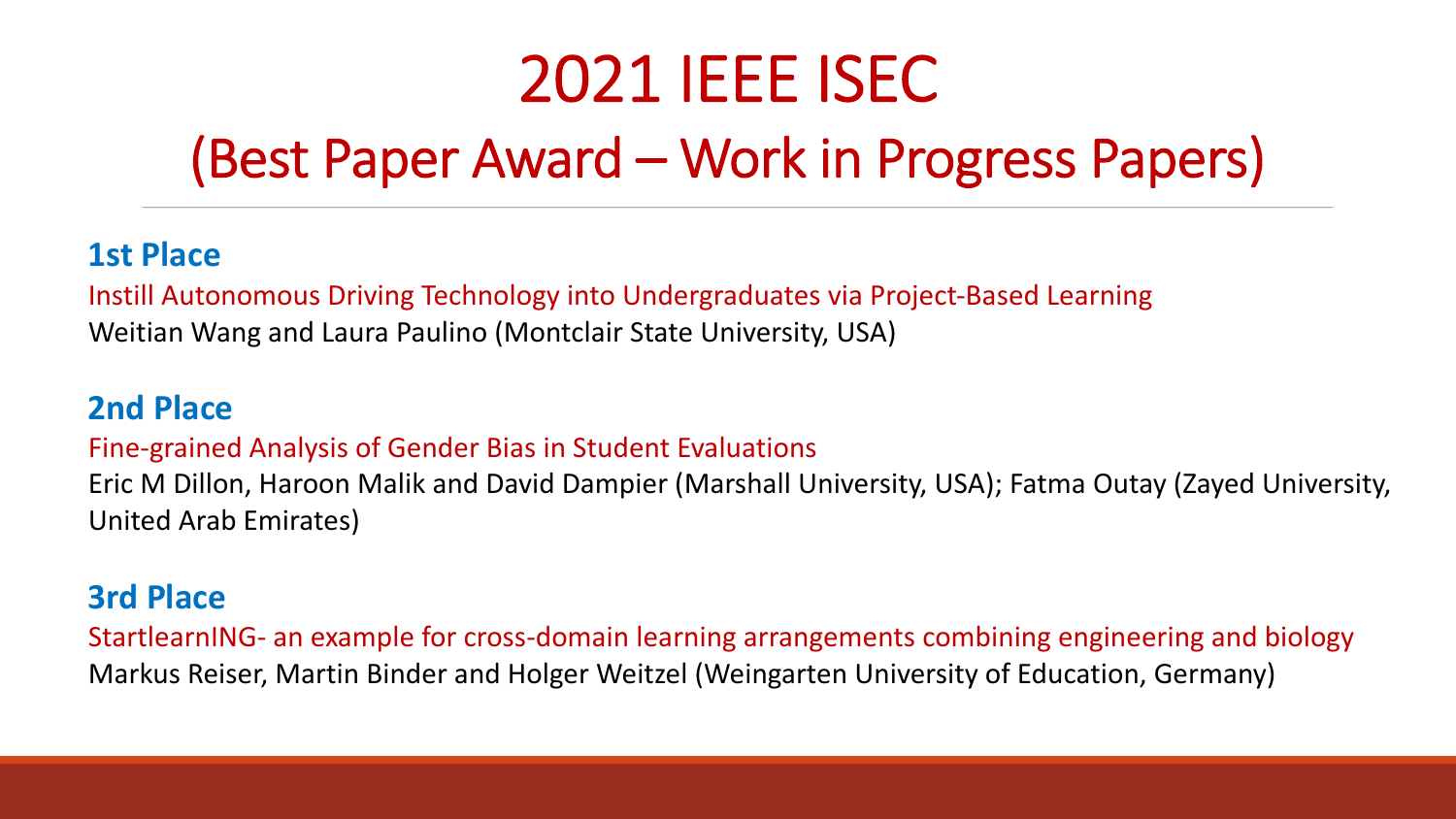# (Best Poster Award - Category - Biology/Medicine)

# **1st Place**

Covid-19 Case Prediction using Nesting Fitting

Bomin Wei (Princeton International School of Mathematics and Science, China)

## **2nd Place**

Predictive Analytics in Agriculture using Geospatial Mapping

Sreya Jonnalagadda (Princeton International School of Matematics and Science, USA)

# **3rd Place**

Novel application to improve communication for children affected by Autism Spectrum Disorder Veda R Murthy (Rachel Carson School, USA)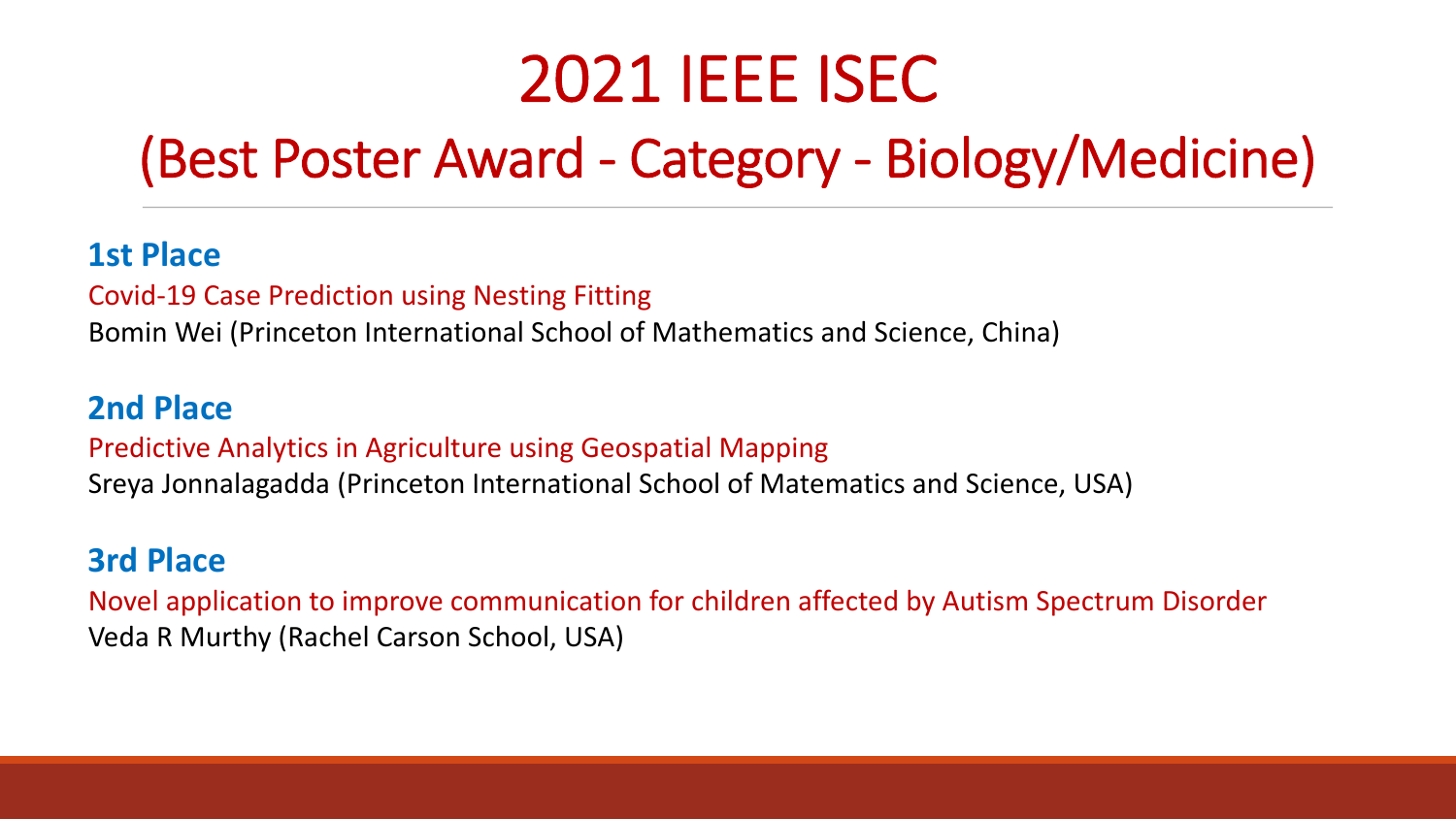# (Best Poster Award - Category - Computer Science)

## **1st Place**

Comparison of effectiveness of Machine Learning algorithms for Vehicle Path Prediction Sumanth R Moole (TJ USA)

## **2nd Place**

#### Smart City Overview

Syeda J Zeeshan (Atholton High School, USA); Jeffrey Chavis (Johns Hopkins University Applied Physics Laboratory, USA)

# **3rd Place**

Comparing Grover's Quantum Search Algorithm with Classical Algorithm on Solving Satisfiability Problem Runqian Wang (Princeton International School of Math and Science, USA)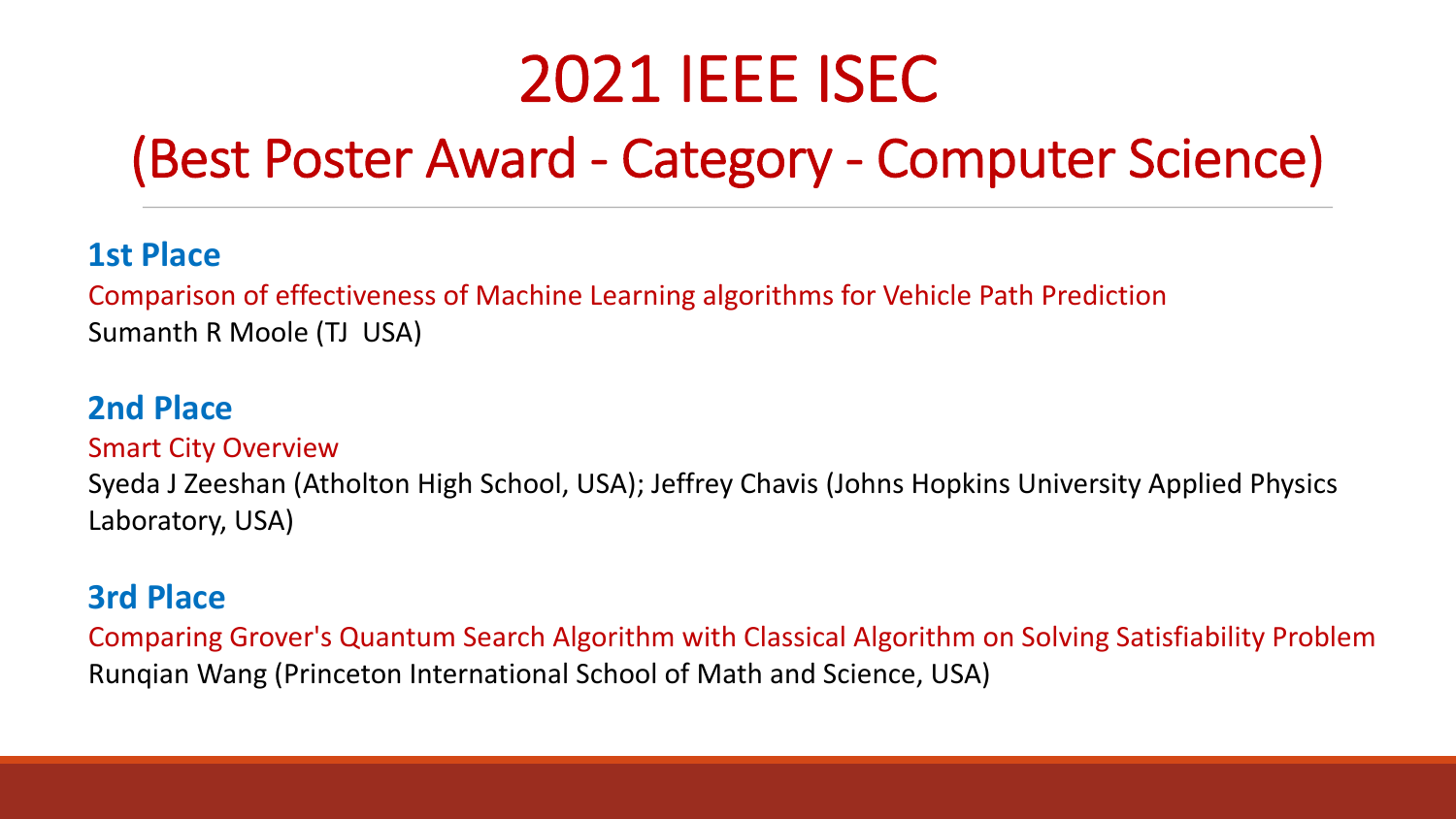# (Best Poster Award - Category - Engineering)

### **1st Place**

Desalination and Purification of Water using a Solar Powered Hydrogel Multistage Kevin A Murphy (PRISMS, USA)

## **2nd Place**  Design and Testing of Solar Power Heating Victor I Robila (Hunter College High School, USA)

#### **3rd Place**

A Design of the Extrusion System for Chocolate 3D Printing Hong Jiang (Princeton International School of Mathematics and Science, China)

An Autonomous Driving Simulation Platform as a Virtual HSAVC Competition Environment Daren Hua (Eleanor Roosevelt High School, USA)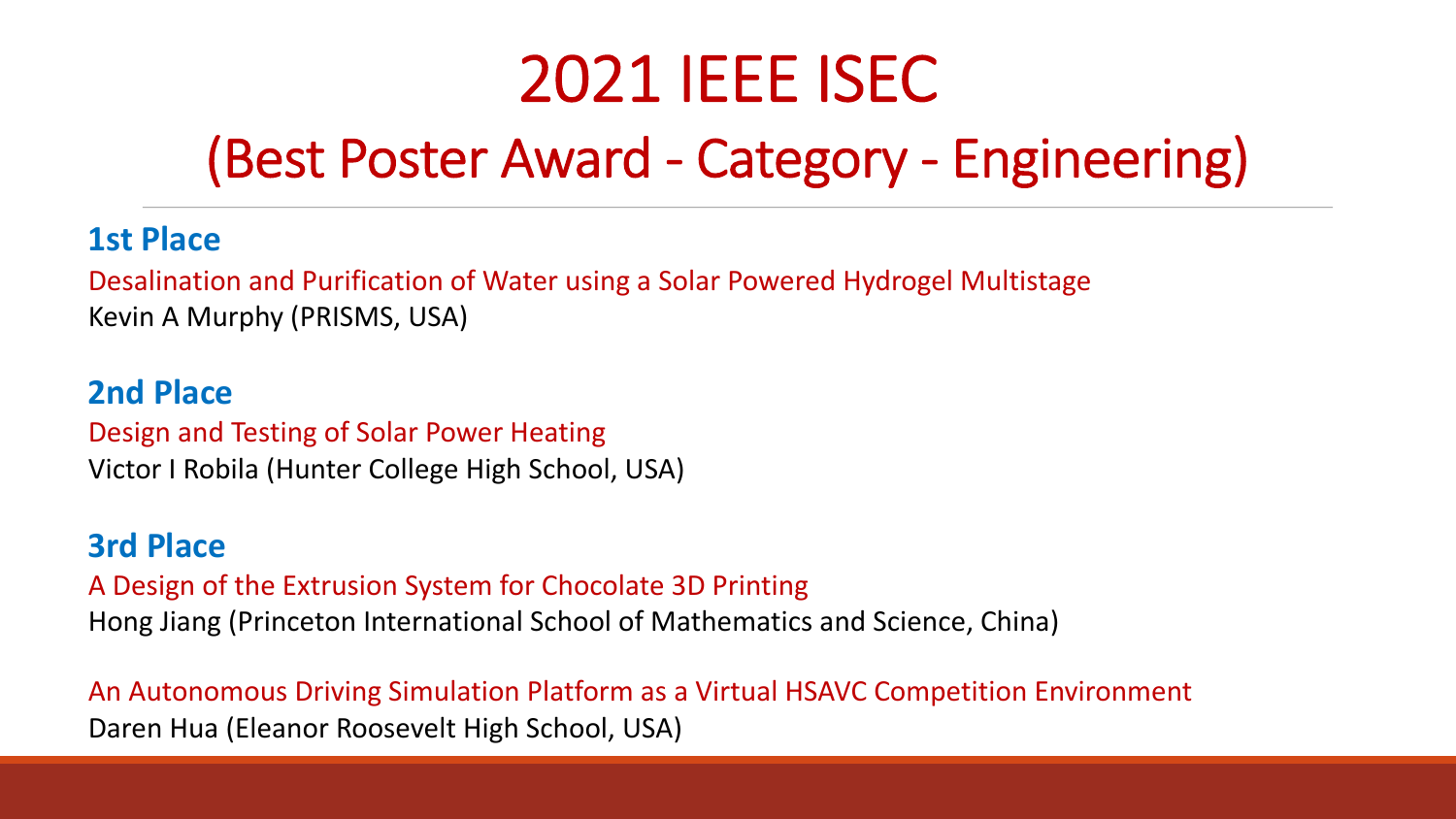# (Best Poster Award - Category - Social Study Interdisciplinary)

#### **1st Place**

Consumer Barriers For The Adoption Of Climate Friendly Packaging In Mercer County Inara D Jain (Princeton High School, USA)

#### **2nd Place**

Edison High School WiSTEM | FOCUS: Addressing Female Underrepresentation in STEM

Vasumathi Venkat (Edison High School & WiSTEM | FOCUS club, USA); Ishani Kunadharaju (Edison High School & WISTEM | FOCUS club, USA)

#### High School STEM Clubs In A Virtual World

Anastasia A Ibrahim (Edison High School & iSTEM Club, USA); Sunrit Panda (Edison High School & TEDxEdisonHighSchool, USA); Gunjan Adya (Edison High School & iSTEM Club, USA)

#### **3rd Place**

Analysis and Construction of a Small International High School's Social Network

Kavin S Sankar (Enloe High School, USA)

Sensitivity of Voter Turnouts in Presidential Elections - An Analysis

Daniella Reyes (Princeton International School of Mathematics and Science, USA)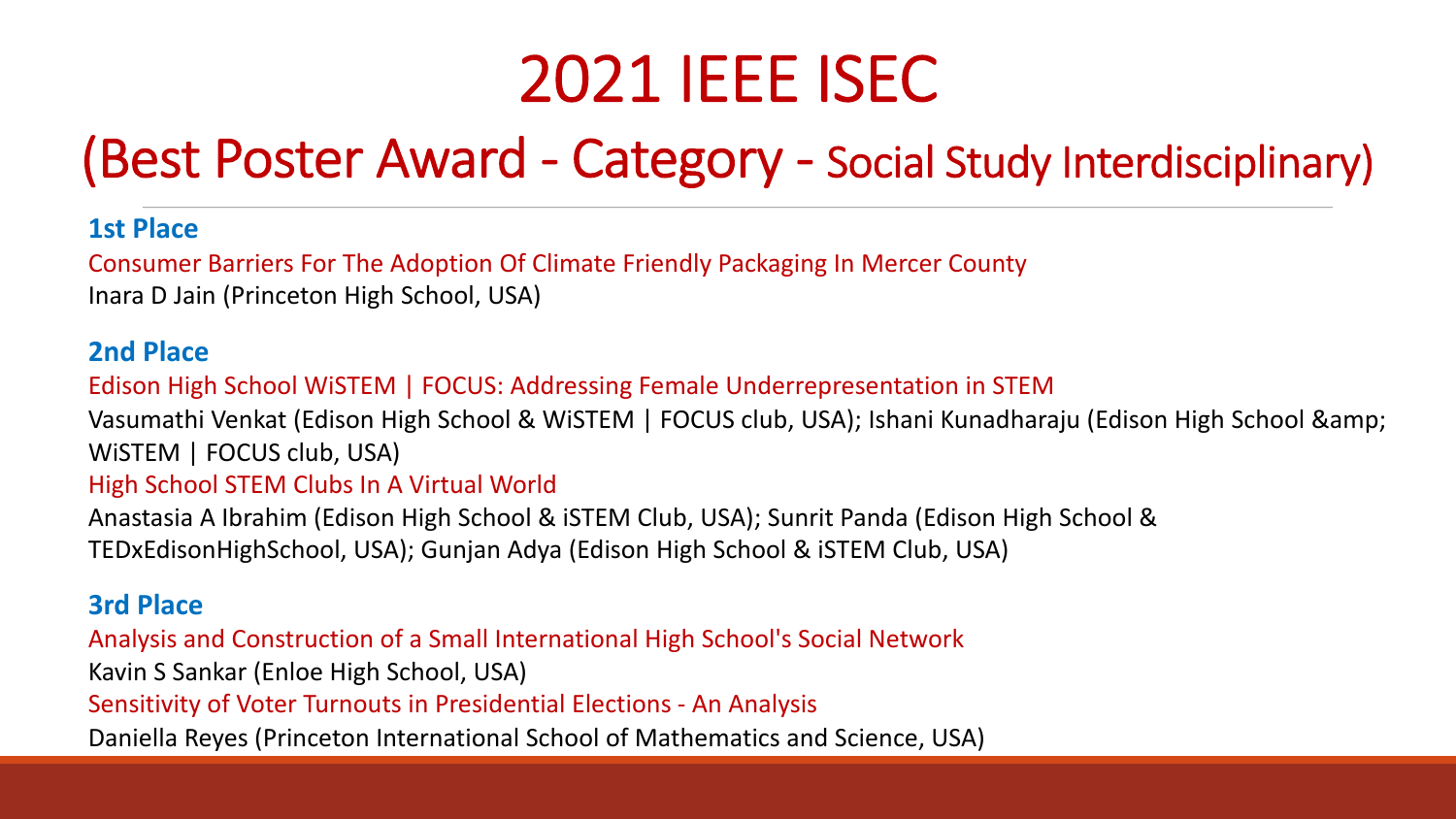# (Best Poster Award - Category - Higher Education)

### **1st Place**

Exploring ethics in IoT-based smart cities

Michelle S Feng and Jeffrey Chavis (Johns Hopkins University Applied Physics Laboratory, USA)

#### Household 3D Cream Printer for Cake Decoration

Junjing Zeng (Branksome Hall, Canada); Fangzhou Xia (Massachusetts Institute of Technology, USA)

## **2nd Place**

Low-cost Portable Ventilator Design for Underdeveloped Regions

Rui Wang (Renmin University of China, China); Fangzhou Xia (Massachusetts Institute of Technology, USA)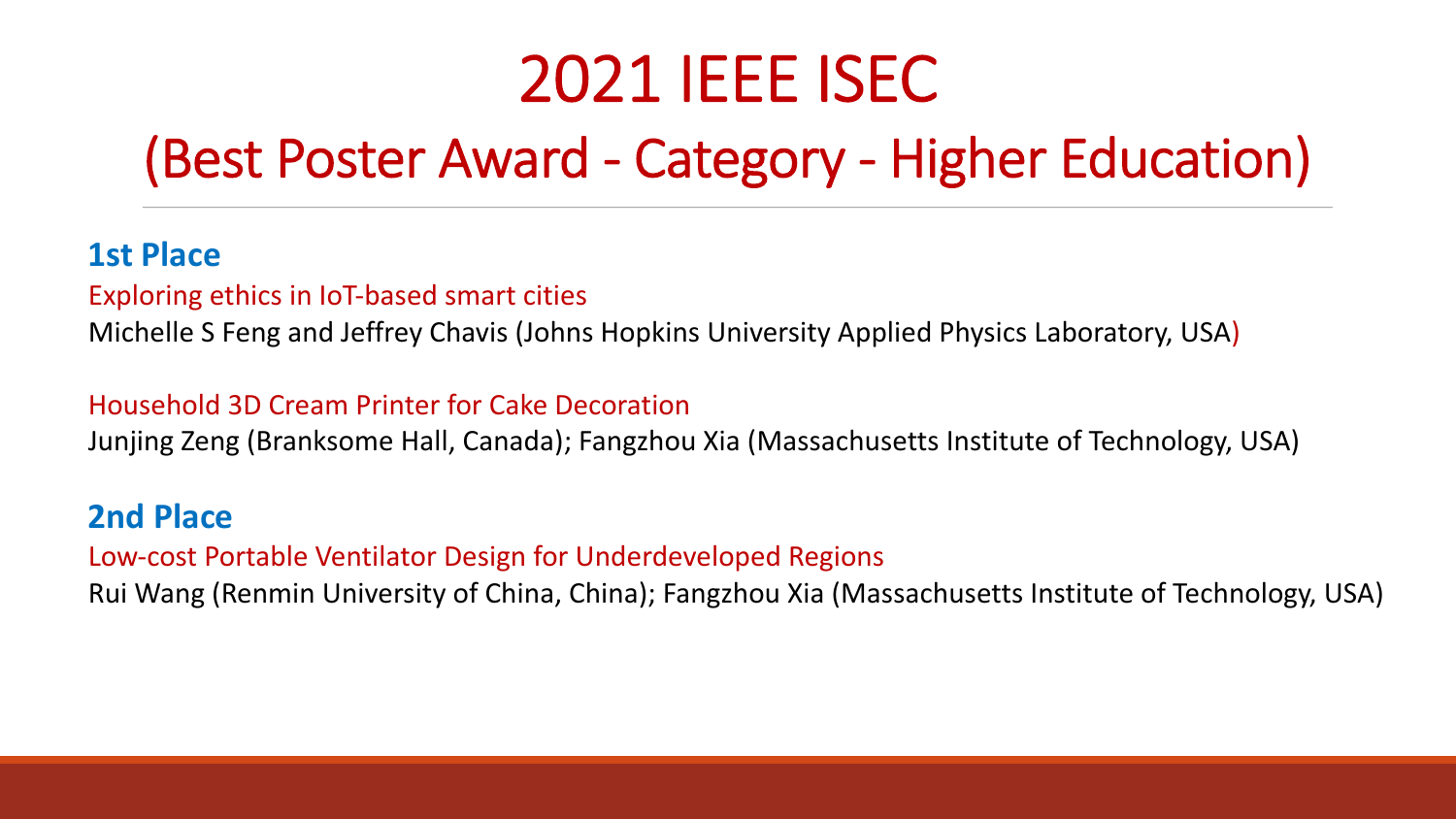# (Best Poster Award - Category - Math Sub-Session)

## **1st Place**

The Math Behind Piano Chords

Zuko A Ranganathan (Hart Magnet School, Stamford CT, USA)

## **2nd Place**

The Fibonacci Sequence and The Golden Ratio in Math and Music Nicole E Vassilev (Princeton High School, USA)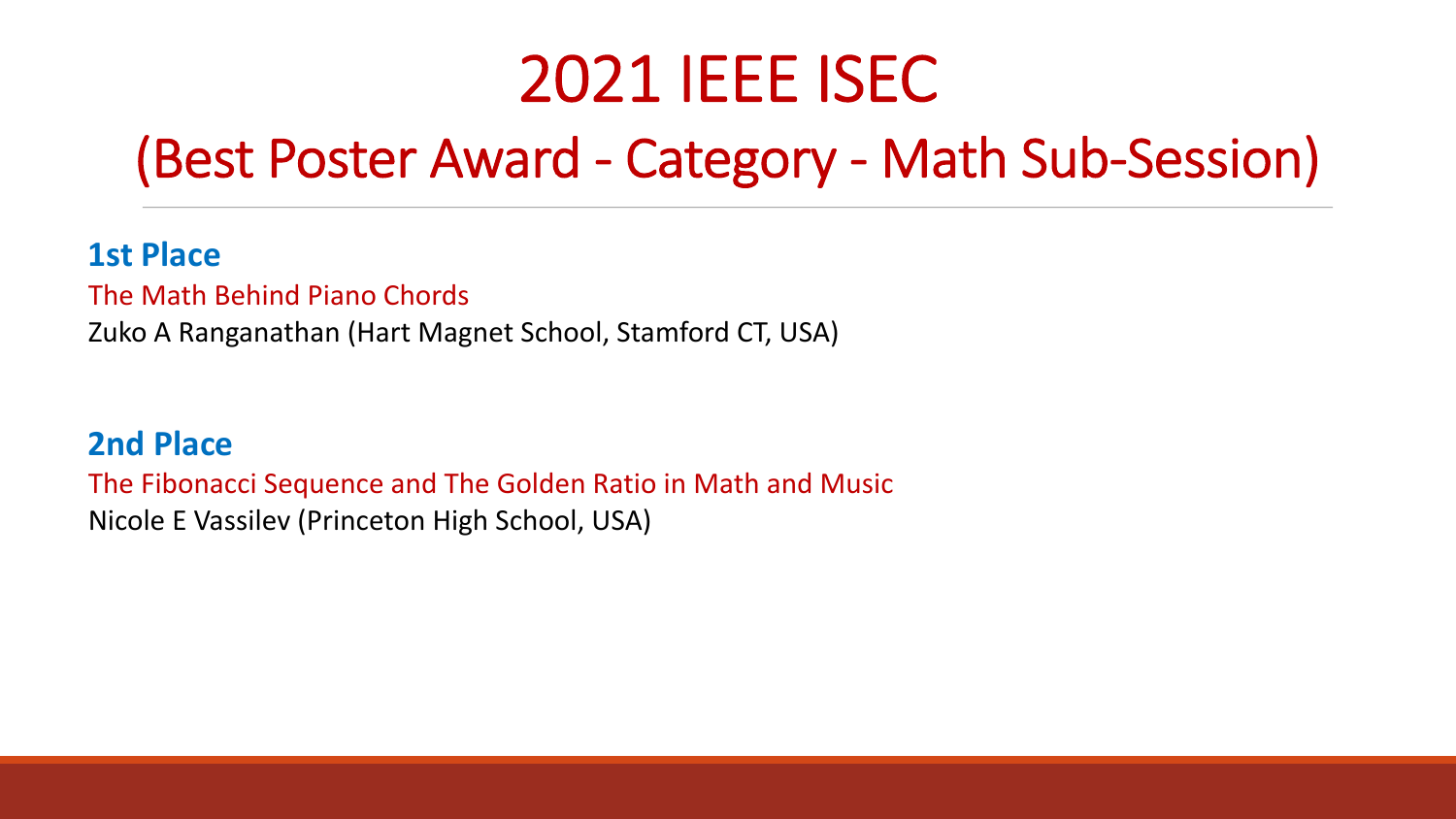# (Best Poster Award - Category - Physics)

## **1st Place**

The Floating Compass: A Demonstration of Electromagnetism and Lenz's Law Helena Rittenhouse (Princeton University EPICS, USA)

## **2nd Place**

Franklin's Bells: Converting Electrical Energy Into Continuous Mechanical Motion Stella C Firmenich (Engineering Projects In Community Service, Princeton University & Stuart Country Day School of the Sacred Heart, USA)

# **3rd Place**

Magnetic Levitation in Motion Jesse Miller (USA)